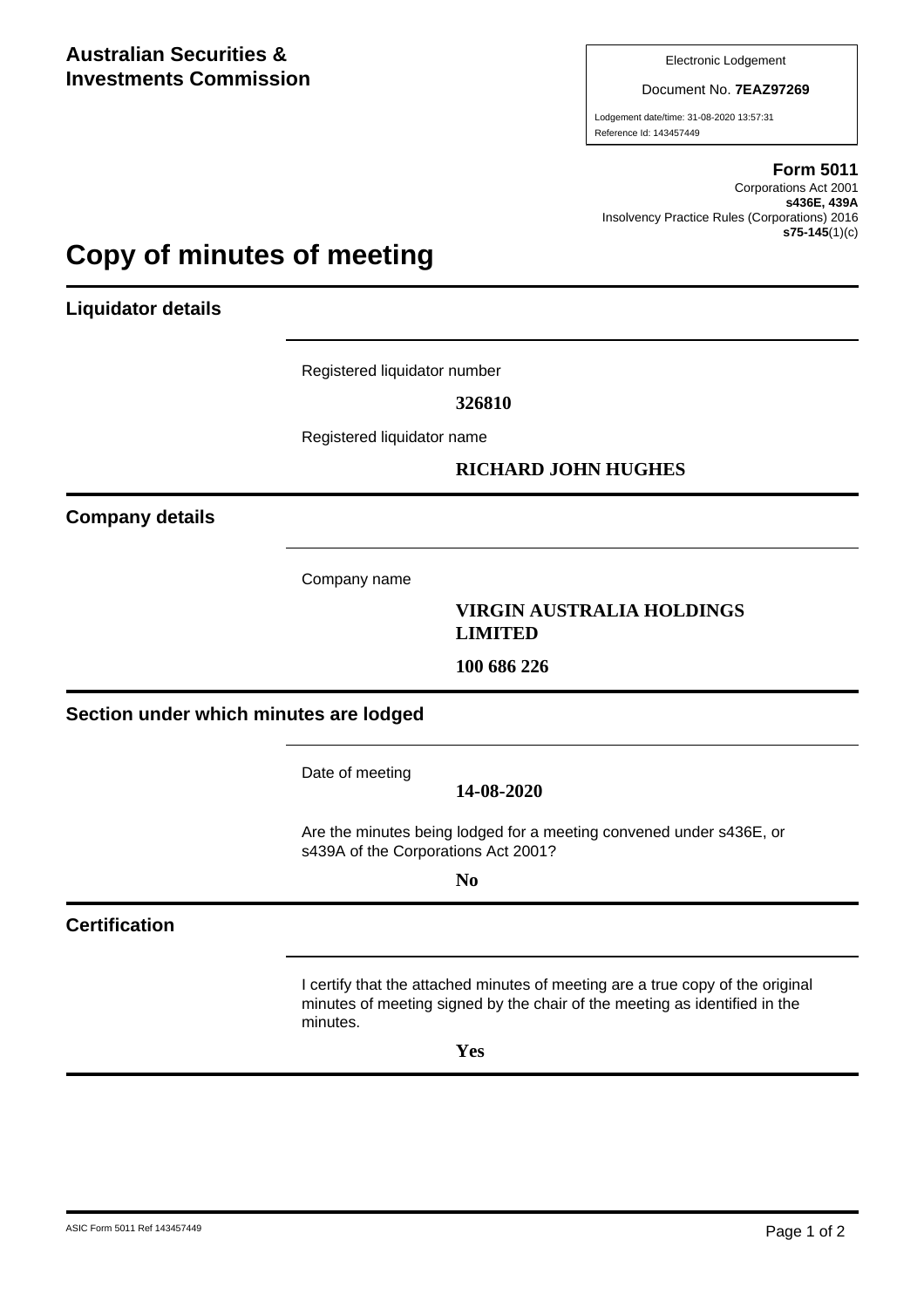# **Authentication**

This form has been authenticated by Name RICHARD JOHN HUGHES This form has been submitted by<br>Name Richard Jo Richard John HUGHES Date 31-08-2020

> **For more help or information**<br>Web www.asi Web www.asic.gov.au Ask a question? www.asic.gov.au/question Telephone 1300 300 630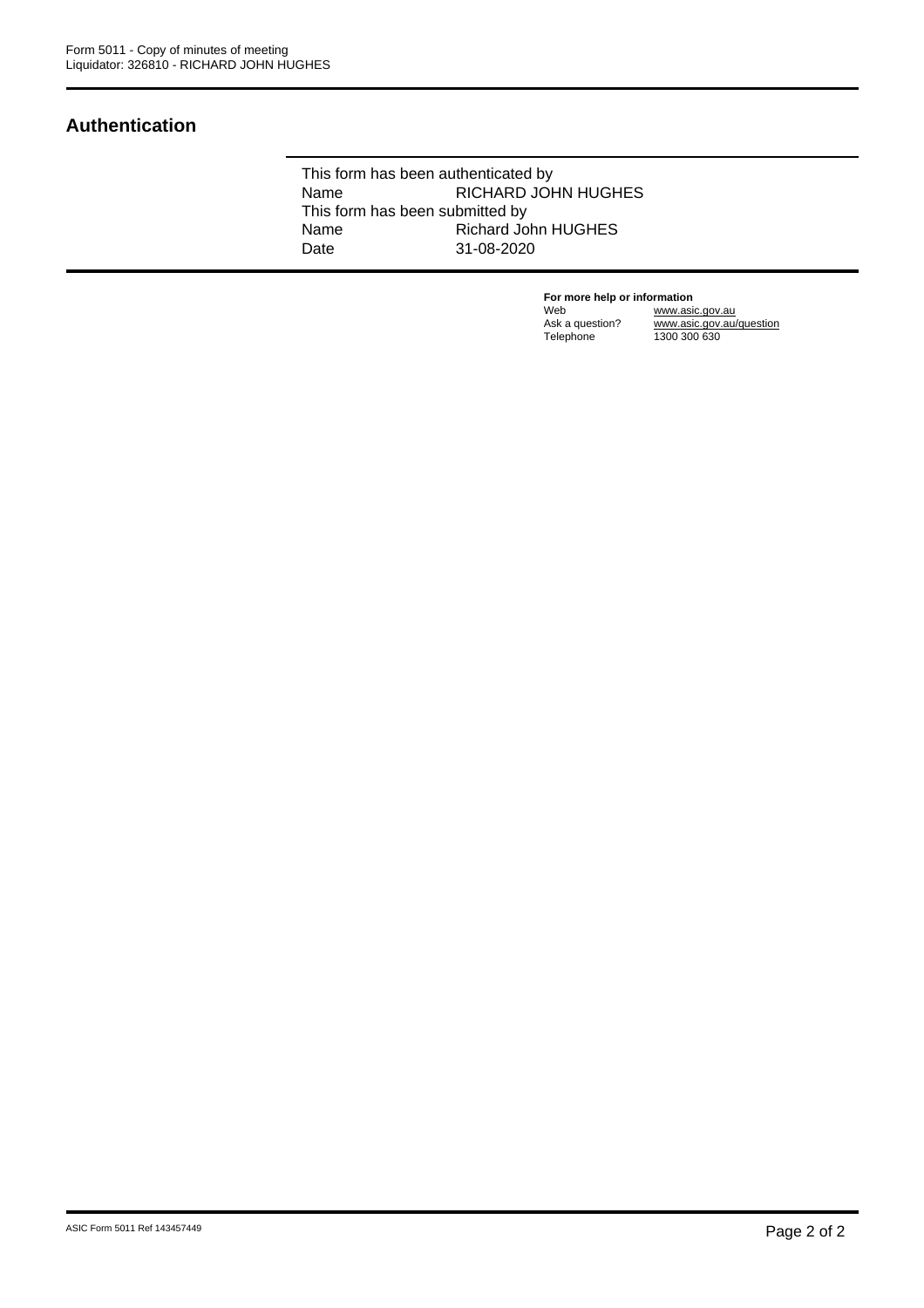#### MINUTES OF THE COMMITTEE OF INSPECTION (**COI**) MEETING OF

#### VIRGIN AUSTRALIA HOLDINGS LIMITED ACN 100 686 226 AND SUBSIDIARIES (ADMINISTRATORS APPOINTED) (THE **COMPANIES** OR **VIRGIN GROUP**)

HELD AT THE OFFICES OF DELOITTE, LEVEL 9, 225 GEORGE STREET, SYDNEY NSW 2000 ON 14 AUGUST 2020 AT 11:00AM (AEST)

| <b>PRESENT</b>                                               |                                                                                                                                                                                                                                                                                                                                  | Vaughan Strawbridge   | Joint and Several Administrator, Deloitte Financial<br>Advisory Pty Ltd (Deloitte)                                                                 |  |
|--------------------------------------------------------------|----------------------------------------------------------------------------------------------------------------------------------------------------------------------------------------------------------------------------------------------------------------------------------------------------------------------------------|-----------------------|----------------------------------------------------------------------------------------------------------------------------------------------------|--|
|                                                              |                                                                                                                                                                                                                                                                                                                                  | <b>Timothy Sackar</b> | Clayton Utz                                                                                                                                        |  |
| <b>OPENING OF THE</b><br><b>MEETING</b>                      | Mr Strawbridge declared the meeting open at 11:02 AM (AEST).                                                                                                                                                                                                                                                                     |                       |                                                                                                                                                    |  |
|                                                              | He advised this was the seventh meeting of the COI of Virgin Australia Holdings<br>Limited and subsidiaries (Administrators Appointed) which will be referred to as the<br>Companies or the Virgin Group during the meeting.                                                                                                     |                       |                                                                                                                                                    |  |
|                                                              | He introduced Timothy Sackar of Clayton Utz, the Administrators' solicitor, who was<br>present at the meeting with him.                                                                                                                                                                                                          |                       |                                                                                                                                                    |  |
|                                                              | He noted John Greig and Sal Algeri, Joint and Several Administrator of the Companies,<br>were also in attendance via the videoconference facility.                                                                                                                                                                               |                       |                                                                                                                                                    |  |
| <b>IN ATTENDANCE</b>                                         | Mr Strawbridge noted that all committee members in attendance were attending via<br>the Microsoft Teams videoconference platform and the listing of those accessing the<br>online meeting platform would be used as a basis for the attendance register.                                                                         |                       |                                                                                                                                                    |  |
|                                                              | The attendance register is attached at Annexure A.<br>The observers register is attached at Annexure A.                                                                                                                                                                                                                          |                       |                                                                                                                                                    |  |
| <b>CHAIRPERSON</b>                                           | Mr Strawbridge advised that pursuant to rule 75-50 of the Insolvency Practice Rules<br>(Corporations) 2016 (IPR), he would occupy the Chair as Joint and Several<br>Administrator of the Companies.                                                                                                                              |                       |                                                                                                                                                    |  |
| <b>QUORUM</b>                                                | The Chairperson declared a quorum present at the meeting as a majority of the<br>committee members were seen as viewing the online meeting platform at that time.                                                                                                                                                                |                       |                                                                                                                                                    |  |
| <b>RECORDING OF THE</b><br><b>MEETING</b>                    | The Chairperson advised of his intention to record the meeting for the purpose of<br>minute taking. He asked if any committee members objected to the meeting being<br>recorded. No objections to the recording of the meeting were made.                                                                                        |                       |                                                                                                                                                    |  |
| TIME AND PLACE OF<br><b>MEETING</b>                          | The Chairperson stated he had not received any objections that the time and place<br>was not convenient to the committee members. Therefore, pursuant to 75-30 of the<br>IPR, he declared that the meeting is held at a time and place most convenient for<br>the majority of persons entitled to receive notice of the meeting. |                       |                                                                                                                                                    |  |
| <b>AGENDA</b>                                                | The agenda for the meeting is:                                                                                                                                                                                                                                                                                                   |                       |                                                                                                                                                    |  |
|                                                              |                                                                                                                                                                                                                                                                                                                                  |                       | a) Broad Peak and Tor application to Court heard on 17 August 2020;                                                                                |  |
|                                                              |                                                                                                                                                                                                                                                                                                                                  |                       | b) Court orders made since the last COI meeting; and                                                                                               |  |
|                                                              | C)                                                                                                                                                                                                                                                                                                                               | any other business.   |                                                                                                                                                    |  |
| <b>BROAD PEAK AND</b><br>TOR (BP&T)<br><b>APPLICATION TO</b> | The Chairperson advised a letter was sent to committee members last night<br>providing key relevant discussion points for the agenda items of the meeting.                                                                                                                                                                       |                       |                                                                                                                                                    |  |
| <b>COURT</b>                                                 | The Chairperson advised the essence of the Court application by BP&T is two-fold:                                                                                                                                                                                                                                                |                       |                                                                                                                                                    |  |
|                                                              | ٠                                                                                                                                                                                                                                                                                                                                | second meeting; and   | Firstly, they are seeking for the Court to determine that an alternative Deed<br>of Company Arrangement proposal can and should be voted on at the |  |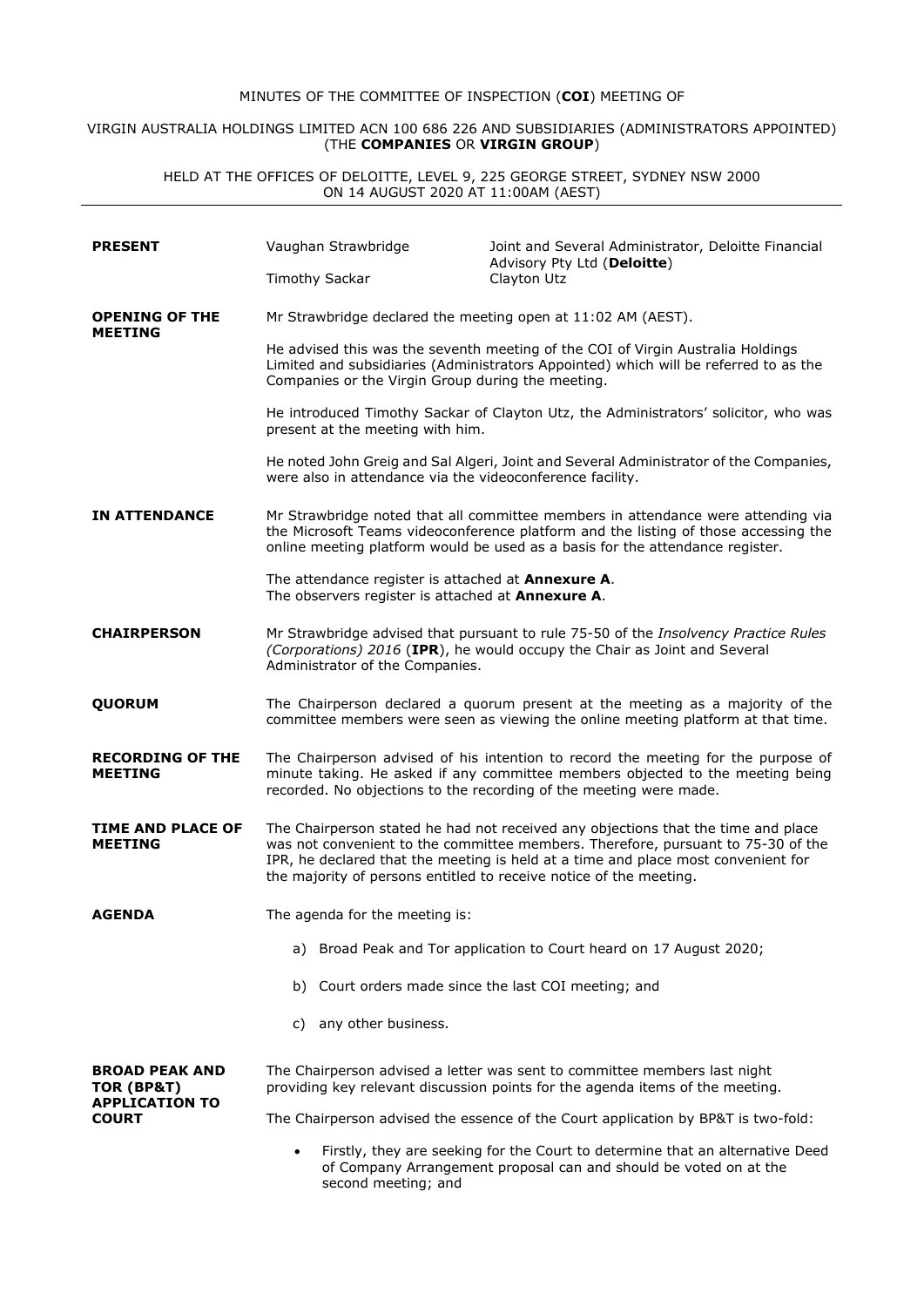Secondly, they are seeking an independent facilitator to be appointed for the purpose of providing access to information and stakeholders and to also consider any alternative DOCA proposals put forward.

The Chairperson advised the Administrators had already exercised their power of sale, whilst noting the Corporations Act provides the Administrators with the ability to deal with and sell the assets of the Companies.

The Chairperson advised it was not the Administrators original intent to exercise their power of sale, however, as the sale process progressed, the Administrators needed to get a binding agreement in place and create certainty for the future of the airline.

The Chairperson advised the Administrators can describe an alternative DOCA proposal however, for a proposal to be put to creditors it needs to be capable of being completed, in this case the Administrators have already exercised their power of sale in respect to the assets of the company.

He noted the only way the Administrators could consider an alternative proposal is if the Court was to set aside the sale agreement with Bain Capital (**Bain**), and this had not occurred. This point was raised with his Honour during the last Court hearing with BP&T on 10 July 2020.

The Chairperson advised BP&T had the opportunity to put forward their alternative proposal during the sale process. Their proposal was received, and the Administrators did consider it. The COI and BP&T have previously been taken through the Administrators' reasons for not progressing with their proposal.

He noted how important it was that the sale transaction with Bain is not interrupted or disrupted as the cost and consequence of creating a termination event would be significant for creditors, employees and the future of the airline, and the Administrators need to ensure the transaction is not impacted for those reasons.

The Chairperson noted the impact of BP&T's actions on stakeholders of the business, particularly employees due to the ambiguity it creates around the future of the airline. He then opened the meeting to discussion.

Jason Opperman of JPA No. 123 Co., Ltd asked if the Administrators had clear advice from Senior Counsel on prospects of the BP&T application on Monday.

The Chairperson noted the Administrators have been clear around how they have exercised their power of sale which creates difficulties around their ability to consider alternative proposals.

In relation to the appointment of a facilitator and BP&T's desire to seek access to stakeholders and information, the Chairperson advised that the Administrators had run a very open and public sale process. They have worked with all parties who had expressed an interest in the Virgin Group, including BP&T who first obtained access to the interim funding data room around 26 May 2020 and subsequently full access to the data room. The Administrators agreed to expanding access to the full data room with them and also access to the management team to facilitate the due diligence they wanted to undertake. This access was agreed to with them and provided. They subsequently sought further access but did not comply with what was agreed in respect to their proposal being taken forward. On this basis the Administrators moved forward with the Bain proposal.

The Court considered in an application by BP&T, access to information and stakeholders, which was heard on 10 July. This access was not granted. They then withdrew their application to the Takeovers Panel on the same day, which was an application in respect to access also.

In their current application there is no assertion as to any inappropriate conduct by the Administrators in the conduct of the sale process. The Administrators have at all times considered the requests for information and access to the stakeholders and sought advice in respect to this. The Administrators have responded to their request and outlined their decisions in respect to the sale and why further access to information and stakeholders is not appropriate. The Court has also considered this and dealt with their request at the hearing on 10 July.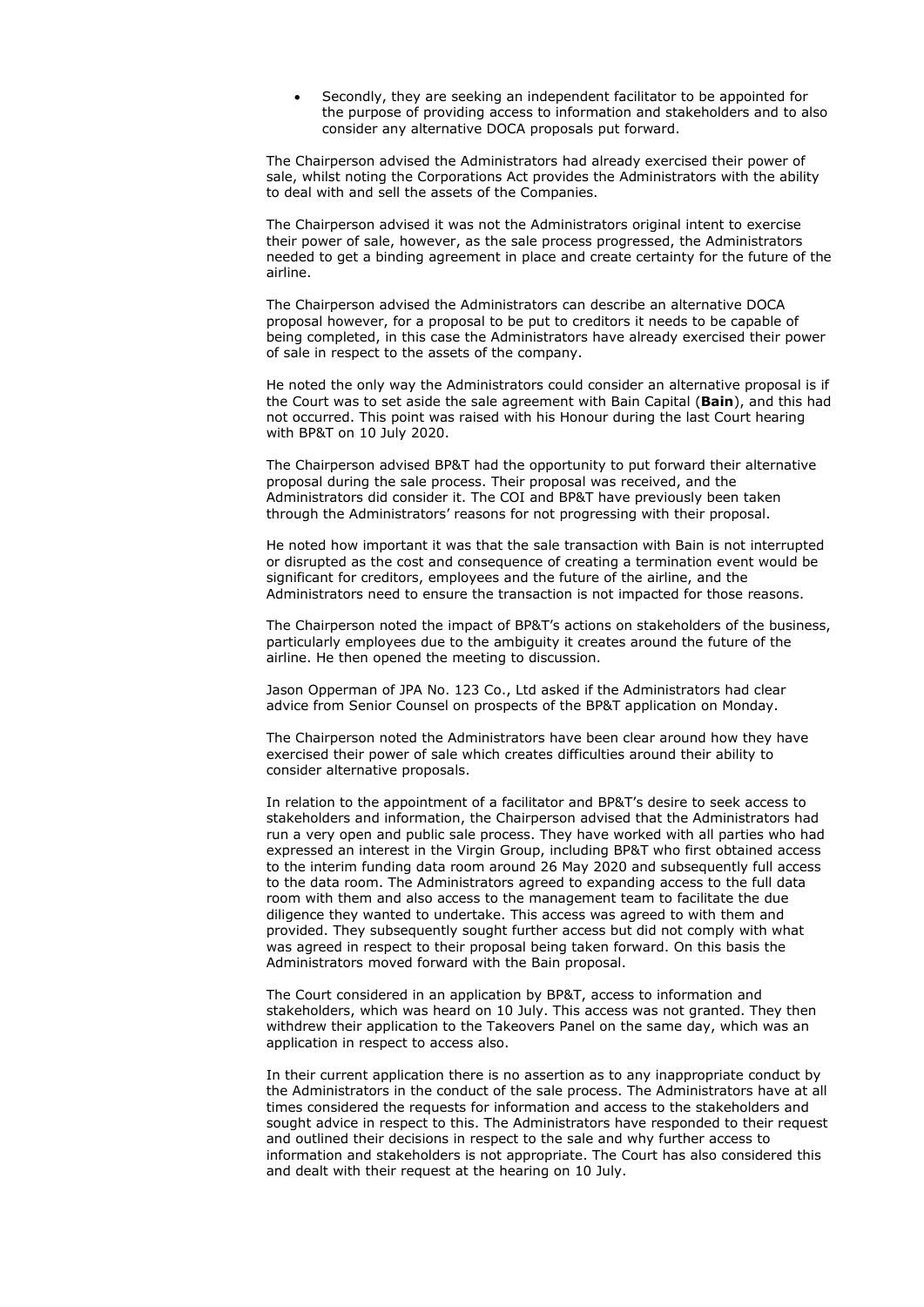Christopher Hill representing Velocity Rewards Pty Limited stated that this matter should start and stop with the fact that the Administrators have exercised their power of sale and an alternative DOCA cannot be considered as the assets have already been sold. He stated this was turning into a distraction, is costing money and is not for the benefit of anybody. Mr Hill further noted that if BP&T get their orders, what is there to stop someone else taking the same action next week. He noted they had a chance to get into the sale process and they did not take it. He believed this action was an unnecessary distraction and uncalled for, while also noting the shortfalls in the merits of their proposal. He believed that even if BP&T got access to the information wanted, it would be another 3 to 4 months before they would be in a position to enter binding agreements. He stated their action was creating instability and more cost, and it cannot be for the benefit of creditors and stakeholders as a whole. His view was that the committee should be providing the Administrators with the support they require for Monday to make it clear to the Court that this should not be entertained.

Tony Troiani representing Sabre GLBL Inc, whilst agreeing with Mr Hill's premise that assets had been disposed of and therefore there is nothing to which the DOCA would attach to, stated he disagreed with the conclusion that Mr Hill came to that other people are not entitled to propose another DOCA. He thought it was a bad look for any administrator to be seeking to close other people out from putting forward a DOCA. Mr Troiani' s stated his preference would be to go to Court on Monday and make the clear point that their proposal is futile.

In response, the Chairperson noted BP&T were not excluded from the sale process. The Administrators worked with BP&T and made clear to them there was a certain threshold they would need to meet for their proposal to be taken forward, and they didn't meet that threshold..

Mr Troiani clarified that he was not referring to the sale process, rather the DOCA process and meeting of creditors. He noted it was for creditors to decide what is to happen by way of DOCA or otherwise at the meeting, and all the Administrator can say is that there are no assets available for a proposed DOCA rather than exclude parties from putting a DOCA forward.

The Chairperson advised the Administrators had not stated that alternative proposals could not be put to them and are happy to disclose alternative proposals and their terms in the report. He stated it was more around what can be voted on, whilst also noting that putting an alternative proposal up to vote on by creditors might be seen as misleading as it would not be capable of being completed.

The Chairperson advised the orders sought have the potential of essentially reopening the sale process. He noted no one would be able to complete all the due diligence work by the time the second meeting is due to be held. He advised a further issue is the funding and the Administrators are relying on Bain for funding trading.

Linda White, representing the Australian Council of Trade Unions (ACTU), agreed that the uncertainty this bondholder application is creating is significant for employees at an already difficult time for employees. The ACTU does not see any utility in the application. She noted employees are in difficult time and stated the ACTU cannot see any upside to the application and support the Administrators wholeheartedly.

Thomas Jacquot of FIIG Securities Limited made the following statements:

- a) In reference to the resolution of the COI made on 9 July 2020, his understanding is that there was support from the committee on the premise that the Administrators were running out on cash and they only had one option.
- b) During Court proceedings in July, Middleton J made it clear that anyone had the right to put forward an alternative DOCA.
- c) Only the Administrators know what is in the agreement with Bain, and creditors do not.
- d) In respect of the concerns that the orders sought by BP&T on Monday could reopen the sale process, there is a significant difference between BP&T and other bidders who are not creditors of the Companies.

The Chairperson advised that reopening the sale process is a concern as it would be incredibly disruptive and there would be an enormous amount of work required for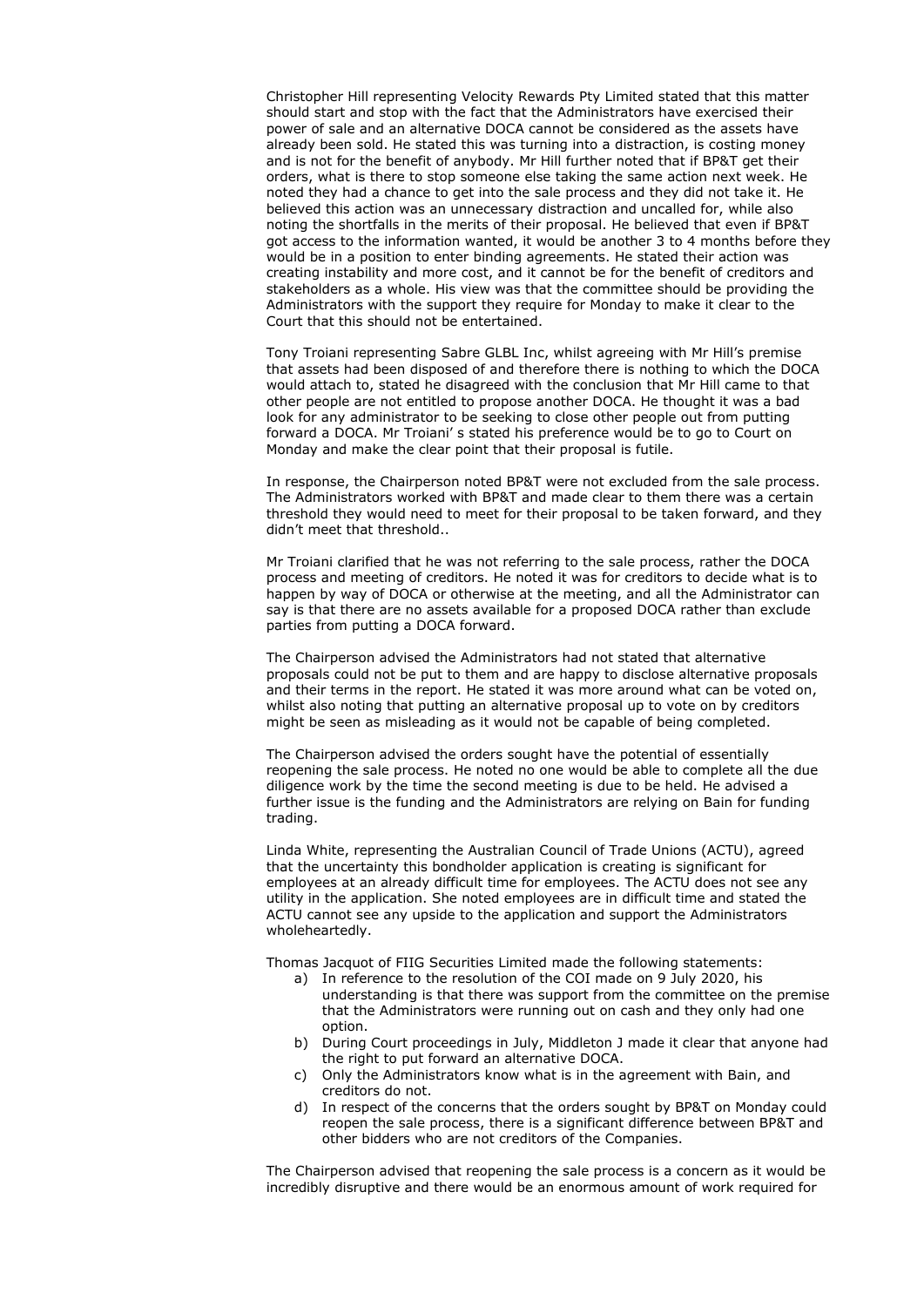anyone to undertake due diligence. He noted the time to do this work and put proposals forward was during the sale process.

Steve Purvinas, representing members of the Australian Licensed Aircraft Engineers (**ALAEA**), stated he was very disappointed by any discussion coming from the COI that they should consider other proposals. He noted he had absolute confidence in the Administrators and if another option is put to creditors at the meeting, their members would be voting against it as they want certainty. He stated the ALAEA have full faith in the process the Administrators are undertaking.

Mr Jacquot asked that if the Administrators are unable to consider and complete another DOCA, shouldn't this be communicated to creditors?

The Chairperson advised the Administrators, whilst not to the level of detail communicated to the COI, they have communicated to creditors that they have exercised their power of sale which means they cannot entertain any other offer. This has also been publicly stated and also communicated in Court.

Mr Troiani noted the focus had so far been on the sale and the assets available, rather than the DOCA and the upcoming meeting of creditors. He noted no rational creditor could vote against the DOCA that supports the Bain transaction. He further noted that similarly, no rational creditor could vote for the Liquidation of the Companies, however that is still a proposition the Administrators are required to put to creditors as an option. Whilst it is irrational to vote for Liquidation, creditors are still entitled to vote for that option.

Mr Hill commented that the application on Monday is not around whether BP&T can put forward a DOCA proposal, it is also around whether they can open up a sale process, get access to information, employees and management and then formulate a proposal. He noted the time to do that has come and gone. He believed that the COI, as a body representing creditors, should support the Administrators in opposing that.

Mr Troiani agreed with Mr Hill's comments, whilst noting that he did not want it to be suggested that the Administrators are standing in the way of somebody else putting up a DOCA.

The Chairperson reiterated the Administrators had openly stated that anyone is capable of putting up a DOCA which would be taken into account when they report to creditors, however, what they do need to consider is if a proposal is capable of being put to the creditors to vote on.

Mr Jacquot noted that, whilst the Administrators state the BP&T DOCA could not be completed, it is still creditors' right to vote on it.

Henry Carr of the Attorney General's Department sought clarification to the Chairperson's comments that the application on Monday might trigger a termination event of the Bain transaction.

The Chairperson advised the Administrators did not want the opening up of the sale process to create a termination event under the agreement.

Richard Wolanski of Airframe Leasing (S) Pte. Ltd stated he fully supported the process the Administrations have undertaken and noted there was no alternative for the Administrator but to accept Bain's offer given the circumstances and funding issues. He questioned why the money available to unsecured creditors under the Bain transaction has been kept confidential.

The Chairperson advised Bain to have requested this be kept confidential until the Administrators report to creditors.

Mr Wolanski then asked if the Administrators are in compliance with the aircraft protocols signed and will have the time and ability to redeliver aircraft to lessors before the administration ends.

The Chairperson advised the Administrators are aware of their obligations under the aircraft protocols and the timing to return aircraft has been contemplated.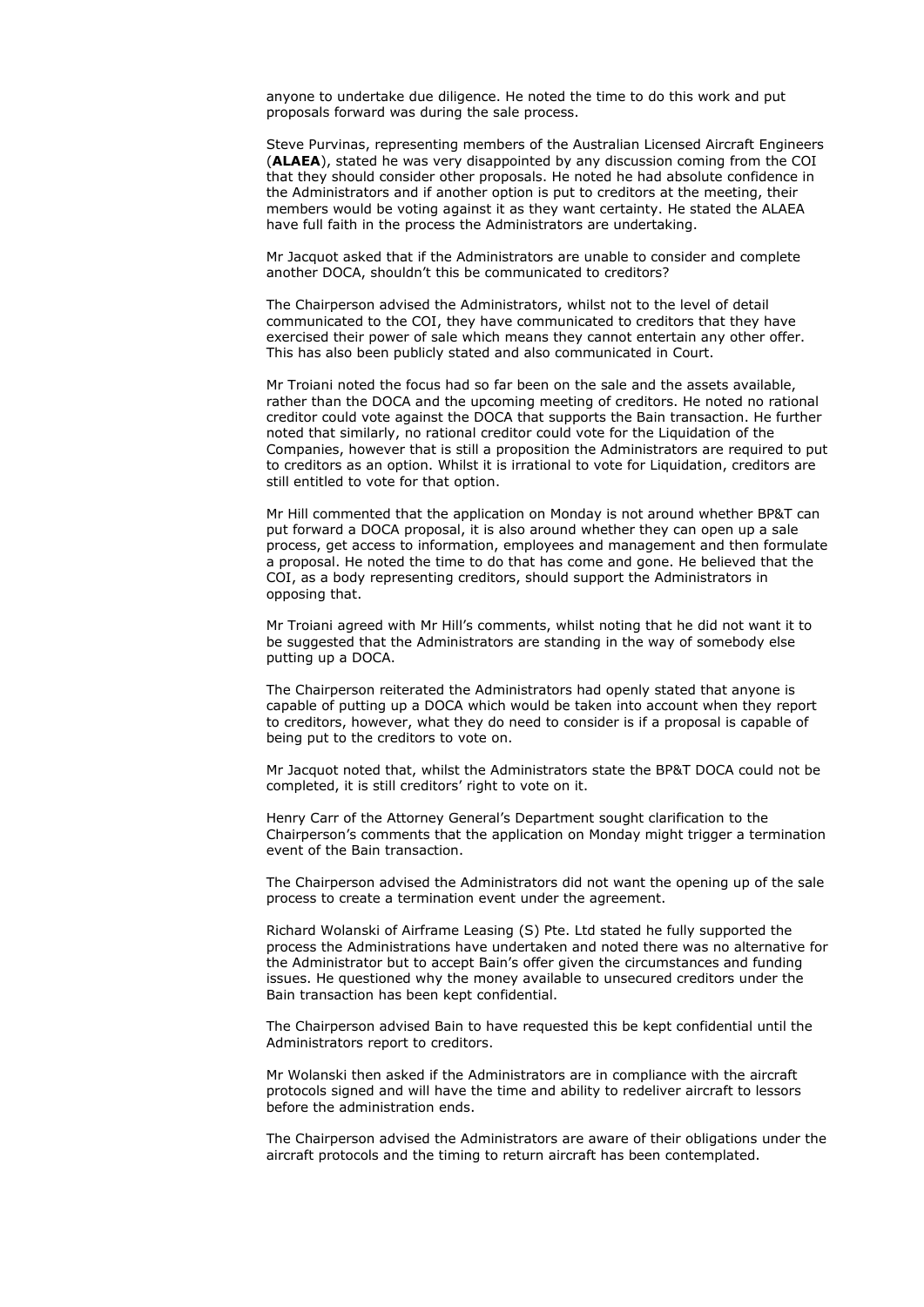The Chairperson, given the comments made by the members of the COI, proposed a resolution for the committee to consider, noting voting would be conducted on the voices. He put the resolution to the committee: *"The committee of inspection supports the Voluntary Administrators in objecting to the application on Monday for the provision of information to Broad Peak and Tor and the appointment of a facilitator."* The Chairperson declared the resolution as carried, whilst noting for the record that the following members had abstained from voting: Thomas Jacquot of FIIG Securities Limited Yvonne Kelaher of Sargon CT Jeremy Hollingsworth of BNY Mellon Gary Busby as proxy for the Deputy Commissioner of Taxation Richard Wolanski of Airframe Leasing (S) Pte. Ltd John Lyons of the Association of Virgin Australia Group Pilots (VIPA) David Baker of Airline Cleaning Services Pty Ltd. Mr Troiani sought clarification as to a scenario where the BP&T DOCA was voted on and approved by creditors at the second meeting, in which case the assets would have been sold, the BP&T DOCA could not be fulfilled and the Companies would end up in liquidation. The Chairperson noted that in the event the Bain DOCA was not approved by creditors, it is likely the meeting would be adjourned to compete the sale to Bain under the asset sale agreement. Mr Troiani noted this position illustrates the futility of BP&T's application. He stated that he supported the resolution put to the committee. The Chairperson declared the resolution carried on the voices. **COURT ORDERS MADE SINCE THE LAST COI MEETING** The Chairperson then talked the committee through the summary Court orders summarised in the letter circulated to committee members last night. **ANY OTHER BUSINESS** The Chairperson asked if there was any further business the committee members wanted to discuss. **CLOSURE OF** 

**MEETING**

The Chairperson thanked committee members for their attendance and declared the meeting closed at 12:07 PM (AEST)

Signed as a correct record.

.................................................................... **CHAIRPERSON**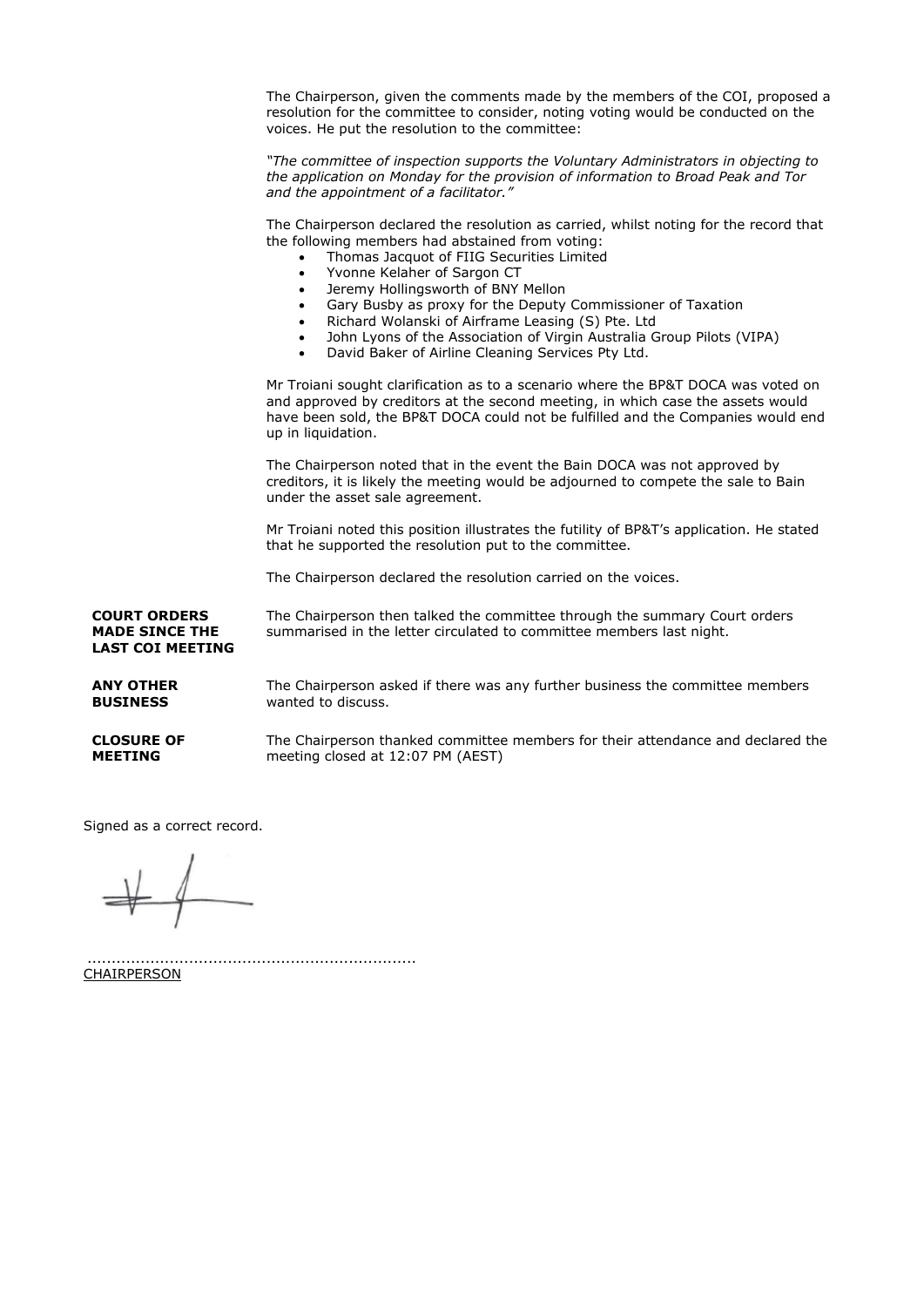# Form 531C LIST OF PERSONS PRESENT AT MEETING OF COMMITTEE OF INSPECTED 15-145(4)

Insolvency Practice Rules (Corporations) 2016

### Virgin Australia Holdings Limited and Subsidiaries (all Administrators Appointed)

Meeting Details: Committee of Inspection (seventh meeting)

#### Meeting date, time and place: 14 August 2020, 11:00am (AEST)

| <b>Committee Member</b>                                | Name of Proxy/Representative | <b>Proxy Type</b> | Signature                            |
|--------------------------------------------------------|------------------------------|-------------------|--------------------------------------|
| <b>FIIG Securities Limited</b>                         | Thomas Jacquot               | General           | Attended via audio-visual conference |
| Association of Virgin Australia Group<br>Pilots (VIPA) | John Lyons                   | General           | Attended via audio-visual conference |
| Australian Council of Trade Unions<br>(ACTU)           | Linda White                  | General           | Attended via audio-visual conference |
| Deputy Comissioner of Taxation                         | Gary Busby                   | General           | Attended via audio-visual conference |
| Australian Federation of Air Pilots<br>(AFAP)          | Simon Lutton                 | General           | Attended via audio-visual conference |
| Australian Licensed Aircraft<br>Engineers (ALAEA)      | <b>Steve Purvinas</b>        | General           | Attended via audio-visual conference |
| Australian Manufacturing Workers<br>Union (AMWU)       | Glenn Thompson               | General           | Attended via audio-visual conference |
| Australian Services Union (ASU)                        | Emeline Gaske                | General           | Attended via audio-visual conference |
| Dayna Field                                            |                              | General           | Attended via audio-visual conference |
| Flight Attendants Association of<br>Australia (FAAA)   | Teri O'Toole                 | General           | Attended via audio-visual conference |
| Skywest Airlines Pilot Association<br>(SALPA)          | Paolo Casali                 | General           | Attended via audio-visual conference |
| Transport Workers Union of Australia<br>(TWU)          | Nick McInstosh               | General           | Attended via audio-visual conference |
| The Bank of New York Mellon                            | Jeremy Hollingsworth         | General           | Attended via audio-visual conference |
| Electrical Trades Union (ETU)                          | Matt Murphy                  | General           | Attended via audio-visual conference |
| Australia Pacific Airports (Melbourne)<br>Pty Ltd      | Shane O'Hare                 | General           | Attended via audio-visual conference |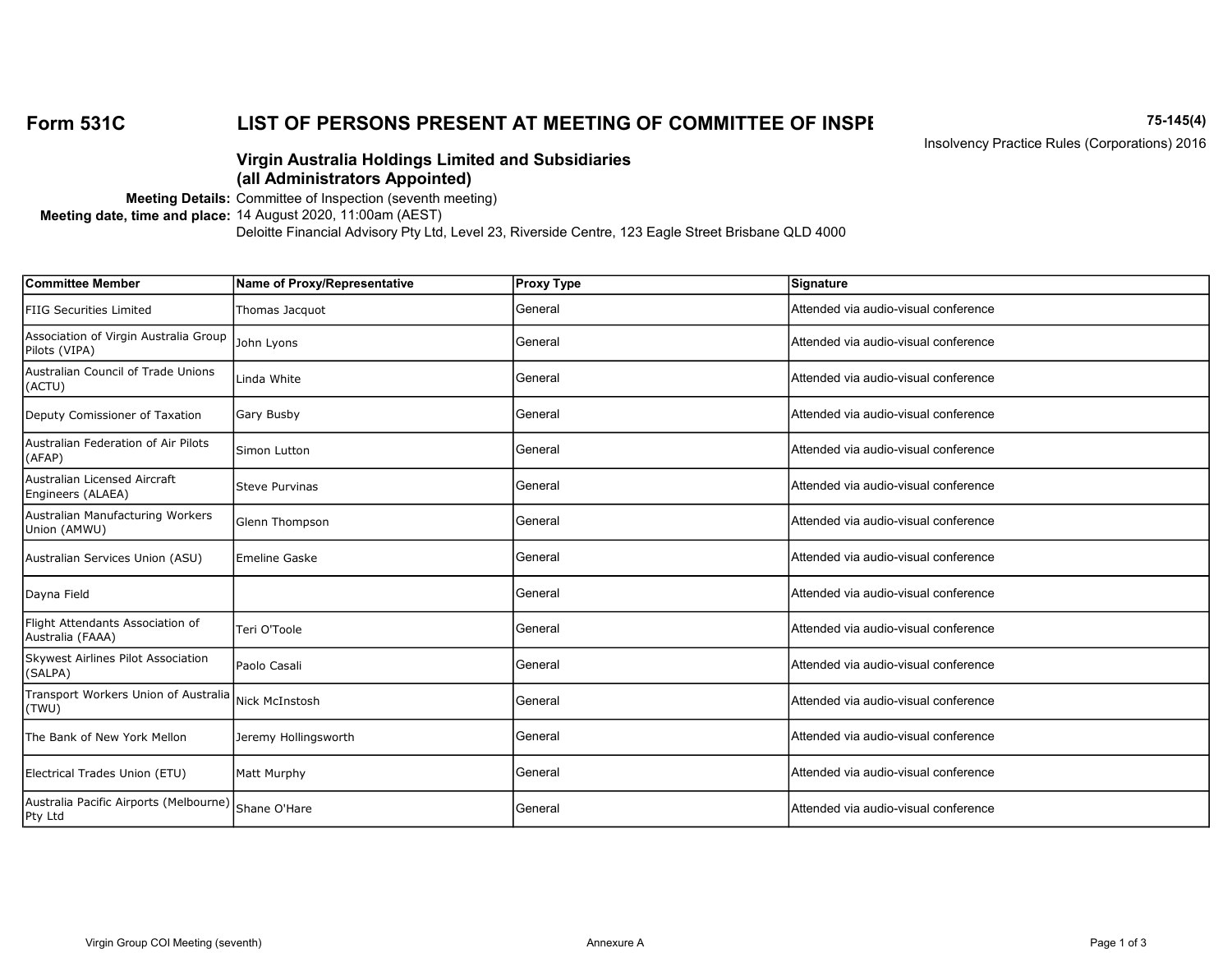# Form 531C LIST OF PERSONS PRESENT AT MEETING OF COMMITTEE OF INSPECTED 15-145(4)

Insolvency Practice Rules (Corporations) 2016

### Virgin Australia Holdings Limited and Subsidiaries (all Administrators Appointed)

Meeting Details: Committee of Inspection (seventh meeting)

Meeting date, time and place: 14 August 2020, 11:00am (AEST)

| <b>Committee Member</b>                                    | Name of Proxy/Representative | <b>Proxy Type</b> | Signature                             |
|------------------------------------------------------------|------------------------------|-------------------|---------------------------------------|
| Brisbane Airport Corporation Pty Ltd                       | Jim Parashos                 | General           | Attended via audio-visual conference  |
| Canberra Airport Pty Ltd                                   | Stephen Carson               | General           | Attended via audio-visual conference  |
| Gold Coast Airport Pty Ltd                                 | lAdam Rowe                   | General           | IAttended via audio-visual conference |
| Perth Airport Pty Ltd                                      | Rachael Le Tessier           | General           | Attended via audio-visual conference  |
| Sydney Airport Corporation Limited                         | Dhruv Gupta                  | General           | Attended via audio-visual conference  |
| Velocity Rewards Pty Limited                               | Christopher Hill             | General           | Attended via audio-visual conference  |
| Airframe Leasing (S) Pte. Ltd                              | Richard Wolanski             | General           | Attended via audio-visual conference  |
| Dell Financial Services Pty Ltd                            | Cassie Douglas               | General           | Attended via audio-visual conference  |
| JPA No. 123 Co., Ltd                                       | Jason Opperman               | General           | Attended via audio-visual conference  |
| Wilmington Trust Company (AerCap) Alexander Wilson         |                              | General           | Attended via audio-visual conference  |
| Airline Cleaning Services Pty Ltd                          | David Baker                  | General           | Attended via audio-visual conference  |
| Alliance Airlines Pty Limited                              | Marc Devine                  | General           | Attended via audio-visual conference  |
| Boeing Training & Flight Services<br>Australia Pty Limited | <b>Edward Gomes</b>          | General           | Attended via audio-visual conference  |
| Perth Aircraft Leasing (UK) Limited                        | Noel McCoy                   | General           | Attended via audio-visual conference  |
| Spotless Facility Services Pty Ltd                         | Jacob Gunzburg               | General           | Attended via audio-visual conference  |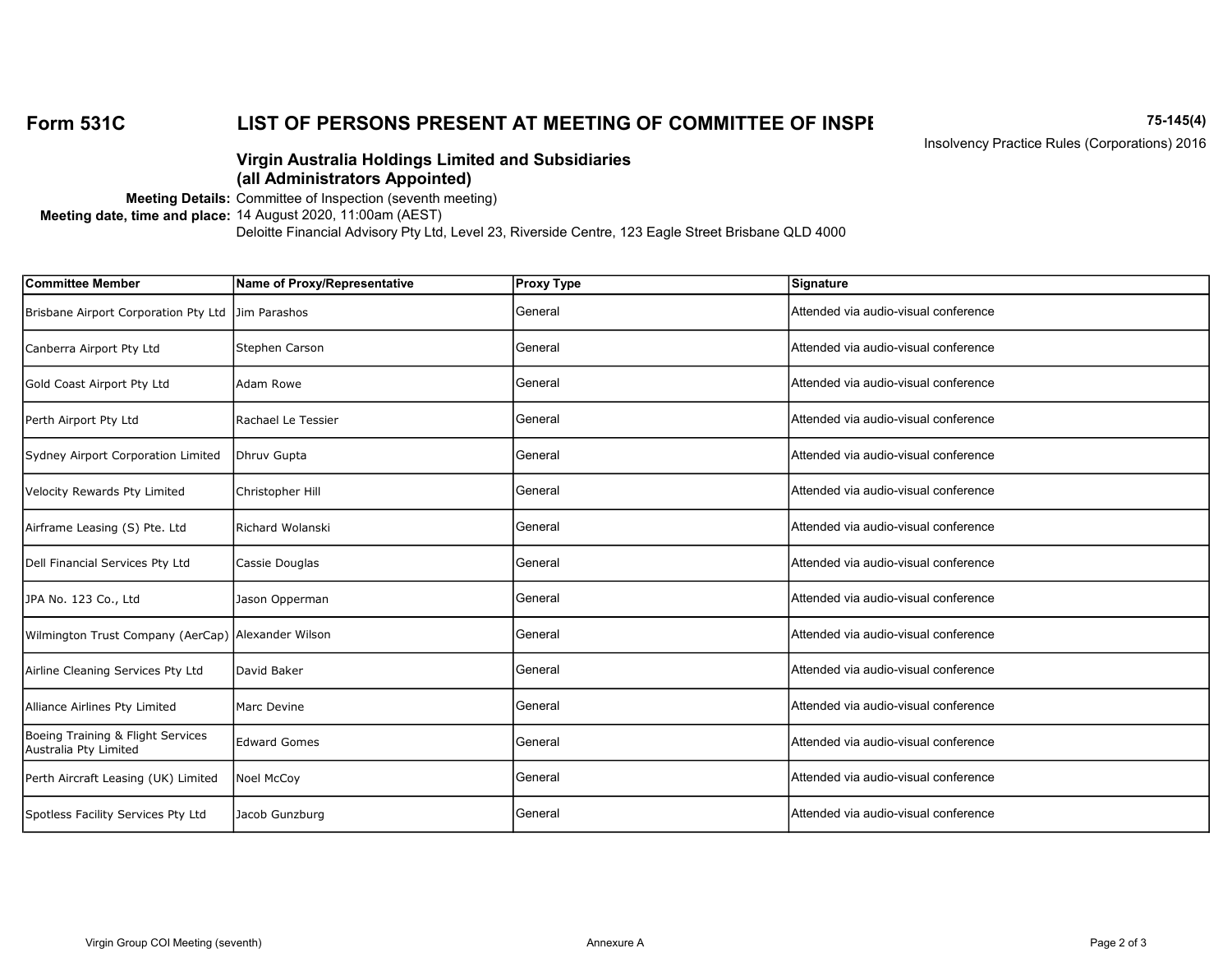# Form 531C LIST OF PERSONS PRESENT AT MEETING OF COMMITTEE OF INSPECTED 15-145(4)

Insolvency Practice Rules (Corporations) 2016

### Virgin Australia Holdings Limited and Subsidiaries (all Administrators Appointed)

Meeting Details: Committee of Inspection (seventh meeting)

Meeting date, time and place: 14 August 2020, 11:00am (AEST)

| Committee Member      | Name of Proxy/Representative | <b>Proxy Type</b> | Signature                             |
|-----------------------|------------------------------|-------------------|---------------------------------------|
| Sabre GLBL Inc        | Tony Troiani                 | <b>General</b>    | IAttended via audio-visual conference |
| Sargon CT Pty Ltd     | IYvonne Kelaher              | General           | Attended via audio-visual conference  |
| CWT Australia Pty Ltd | Wai Mun Wong                 | <b>I</b> General  | lAttended via audio-visual conference |